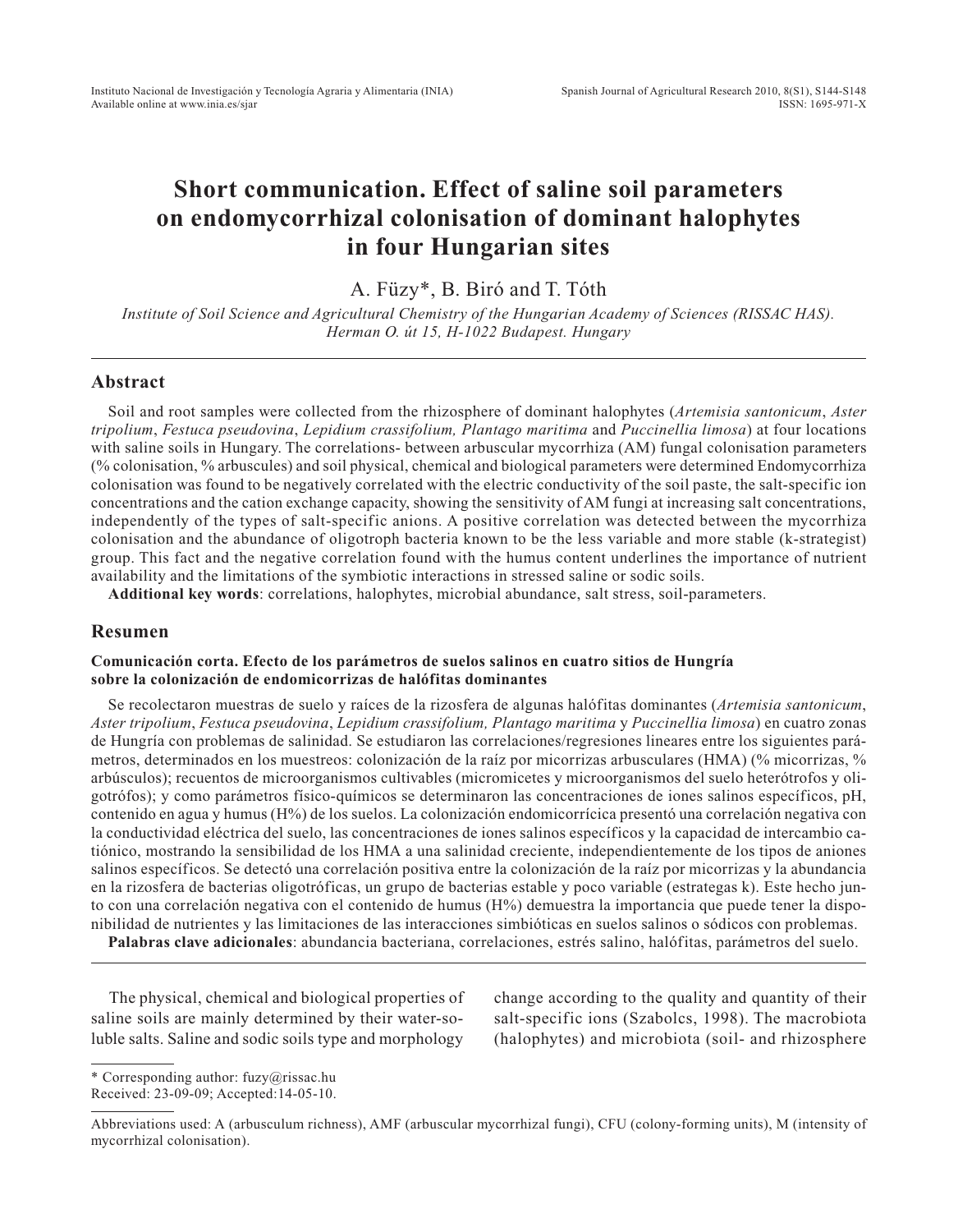microbes) are both influenced by the negative impacts of high salt concentrations (Hasegawa *et al.,* 1986), clay content, higroscopicity, electric conductivity,

independently of the identity of salt-specific anions (Füzy *et al.,* 2008b). The interaction between higher plants (halophytes), the microsymbiont arbuscular mycorrhizal fungi (AMF) and beneficial plant-growth promoting rhizobacteria (PGPR) might affect the survival capacity of the plants in these stressed environments. There are several stress factors in these environments: high osmotic pressures, ion-toxicity, imbalanced ion concentrations, unfavourable soil structure and suboptimal soil pH, besides nutrient deficiency that also tends to occur in saline and sodic soils. The water regime of saline soils is imbalanced contributing to create an extreme environment for plant growth. When water is present in saline soils, these swell, become plastic, and the water present becomes unavailable to plants. When the soil dries out, it hardens, becoming less porous, hindering the roots development and subsequently, the nutrient uptake of the plants. Fluctuations of the water content, including flooding episodes are also a stress-factor that can result in oxygen deficiency and/or enhanced  $CO<sub>2</sub>$  content in the plant-rhizosphere.

A relatively high mycorrhizal colonisation rate and AM fungi spore numbers have been found in saline soils (Landwehr *et al.,* 2002) showing the importance of the symbiosis in these environments. In these saline soils, a specific mycorrhiza population has been found (Carvalho *et al.,* 2001; Landwehr *et al.,* 2002), with a low diversity, showing that salinity as a selection pressure acts not only on the plant-communities but also on the soil-microbial components. The aim of this work was to study the interrelations between the physical, chemical and biological properties of the saline or sodic soils and AMF root colonisation values in four sites in Hungary to assess the importance of the diverse environmental factors on the symbiosis.

Root and soil samples were collected from the rhizosphere of dominant halophytes *Artemisia santonicum* (L.), *Aster tripolium* (Jacq.), *Festuca pseudovina* (Hack.ex Wiesb.), *Lepidium crassifolium* (W. et K.), *Plantago maritima* (L.), *Puccinellia limosa* [(Schur.) Homberg.] at Spring (April 2001) from four sampling sites in Hortobágy- and Kiskunság National Parks, Hungary. The samples were collected at a depth of 5- 15 cm, each sample was a mixture of 5 sub-samples from the rhizosphere soil of five individuals of each halophyte plant species studied. The soil physicochemical parameters measured were: soil-moisture, T-value, Na-content, pH, the salt-specific carbonatecontent and the humus content (Buzás, 1988, 1993). Soil biological parameters studied were root colonization of AMF and abundance of some cultivable microbes (micromycetes, oligotrophs, heterotrophs). To assess mycorrhizal colonisation 1-2 g fresh fine roots were cleared by boiling in 15% KOH solution for 40 min, stained in aniline blue (30 min) and fixed in lactic acid (40%). Endomycorrhizal colonisation of the roots was determined by the method of Trouvelot *et al.* (1986). The abundance of hyphae, vesicles and arbuscules in the roots was evaluated; the intensity of mycorrhizal colonisation  $(M\%)$  and the arbuscules richness  $(A\%)$ were calculated for all the samples. Dilution series using 1g of the sampled soils were prepared and the appropriate soil suspensions were spread on three types of selective agar plates: nutrient agar for the heterotroph counts, 1/100 strenght nutrient agar for the k-strategist oligotroph counts (Horváth, 1980) and Martin agar for the micromycetes (Martin, 1950). Plates were incubated for 24-72 hours in 28°C and colony-forming units (CFU) were estimated.

Data sets were analysed by linear regression; and significant correlation ratios were determined. CFU data of countable microbes were log transformed; mycorrhizal colonisation values were arc-sin transformed before the appropriate variance analysis. Statistical evaluation was done for the whole range of rootsamples, collected and also for the most common halophyte (*Plantago maritima* L.) in order to exclude hostplant effects.

Significant correlations between the mycorrhizal colonisation, both as the infection intensity (M %) and also as the arbuscules richness (A %) and some soil physicochemical properties are shown in Figure 1. The upper part of the figure shows the correlations considering all the six plant species sampled; the lower part shows the result of the statistical analysis limited to one plant species, the known salt-tolerant host, *Plantago maritima*. Statistically significant negative correlations were found between the mycorrhizal colonisation intensity (M %) and/or the arbuscules richness (A %) and some of the measured soil physicochemical parameters. Most of the significant physicochemical parameters relate to the soils salt content, such as the electric conductivity (Fig. 2a), cation exchange capacity and cation content of the soil samples, more particularly the  $Na<sup>+</sup>$  content of the soil (Fig. 2b). Some of these correlations are significant only for *P. maritima*. A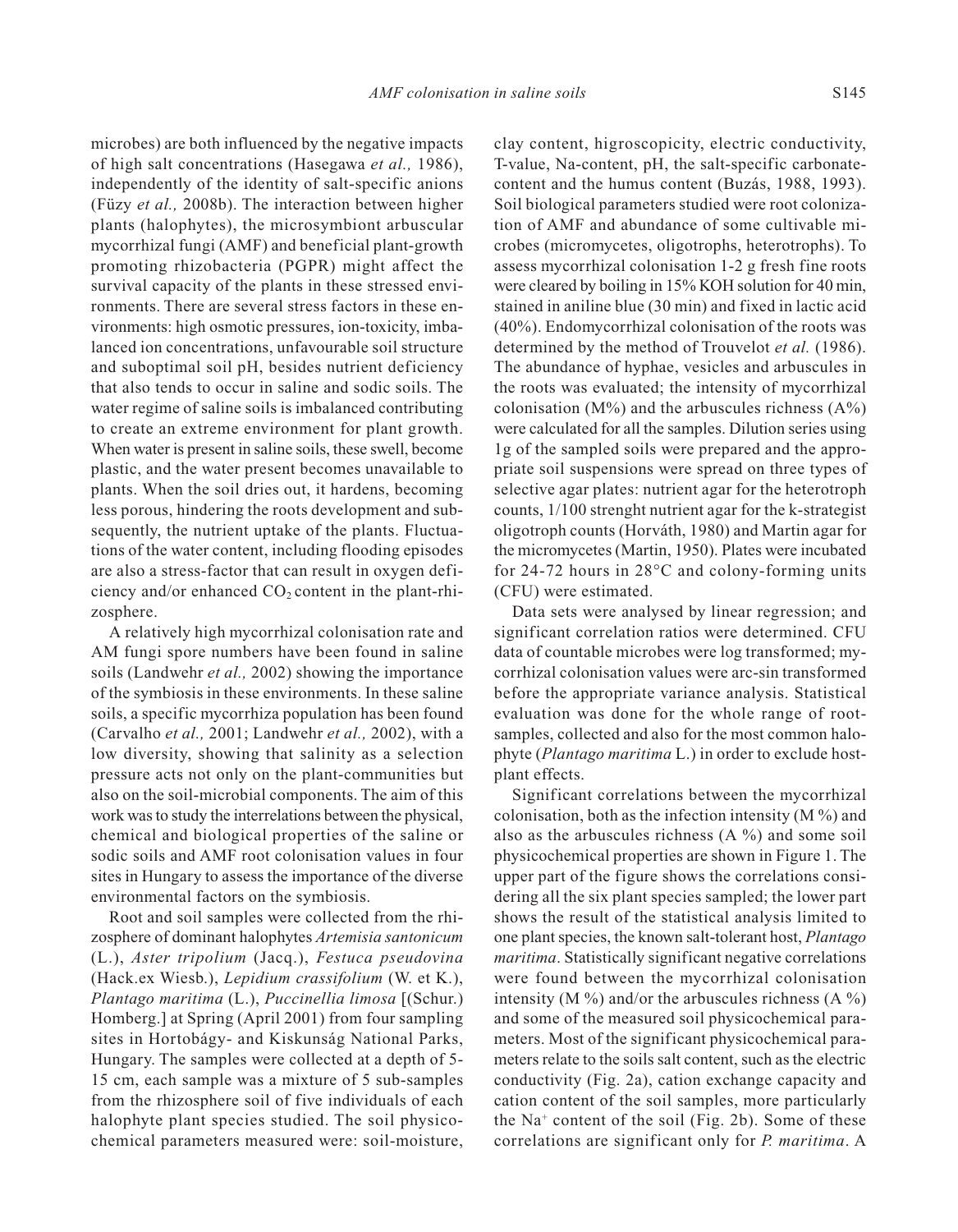|                             | moisture<br>Soil                               | content<br>Clay | Hygroscopicity | conductivity<br>Electric | T-value  | <b>Na</b>   | content<br>Cation | 苦           | Carbonat<br>content | content<br>Humus | Heterotroph<br>CFU | Microscopic<br>fungi | Oligotroph<br>CFU |
|-----------------------------|------------------------------------------------|-----------------|----------------|--------------------------|----------|-------------|-------------------|-------------|---------------------|------------------|--------------------|----------------------|-------------------|
|                             | According to the data of several plant species |                 |                |                          |          |             |                   |             |                     |                  |                    |                      |                   |
| Mycorrhizal<br>colonisation | $\mathbf 0$                                    | $\mathbf{0}$    | 0              | $\mathbf 0$              |          | $\mathbf 0$ |                   | $++$        | 0                   |                  | 0                  | 0                    | $+$               |
| Arbusculum<br>richness      | $\mathbf 0$                                    | $\Omega$        | $\Omega$       | $\Omega$                 | 0        |             |                   | $\ddot{}$   | 0                   | 0                | 0                  | $\Omega$             | $\Omega$          |
|                             | According to the data of one plant species     |                 |                |                          |          |             |                   |             |                     |                  |                    |                      |                   |
| Mycorrhizal<br>colonisation | 0                                              | $\mathbf{0}$    |                |                          |          |             |                   | $\ddot{}$   | 0                   | -                | 0                  | $\Omega$             | $\Omega$          |
| Arbusculum<br>richness      | $\mathbf 0$                                    | $\mathbf 0$     | 0              |                          | $\Omega$ |             |                   | $\mathbf 0$ | 0                   | 0                | 0                  | 0                    | $\Omega$          |

Figure 1. Correlation matrix between the main mycorrhizal colonisation values (infection intensity, arbusculum richness) and some other soil properties, including the physical-chemical and other biological parameters. Upper part of the figure is the cumulative results of all the six plant species tested (*Artemisia santonicum, Aster tripolium, Festuca pseudovina, Lepidium crassifolium, Plantago maritima* and *Puccinellia limosa*); lower part shows the data of *Plantago maritima* only. 0: no correlation, +/–: significant correlations at  $p = 0.95$  level,  $++/-$  –: significant correlations at  $p = 0.99$  level.



**Figure 2.** Results of linear correlation analysis between the mycorrhizal colonisation values and some of the soil physical-chemical-biological parameters studied. a) Infection intensity of mycorrhizal colonisation (M %) and electric conductivity (dS) of soil pasta. b) Arbuscules richness of roots (A %) and Na content of soil (mmol  $L^{-1}$ ). c) Infection intensity of mycorrhizal colonisation (M %) and soil pH. d) Infection intensity of mycorrhizal colonisation (M %) and humus content (H %).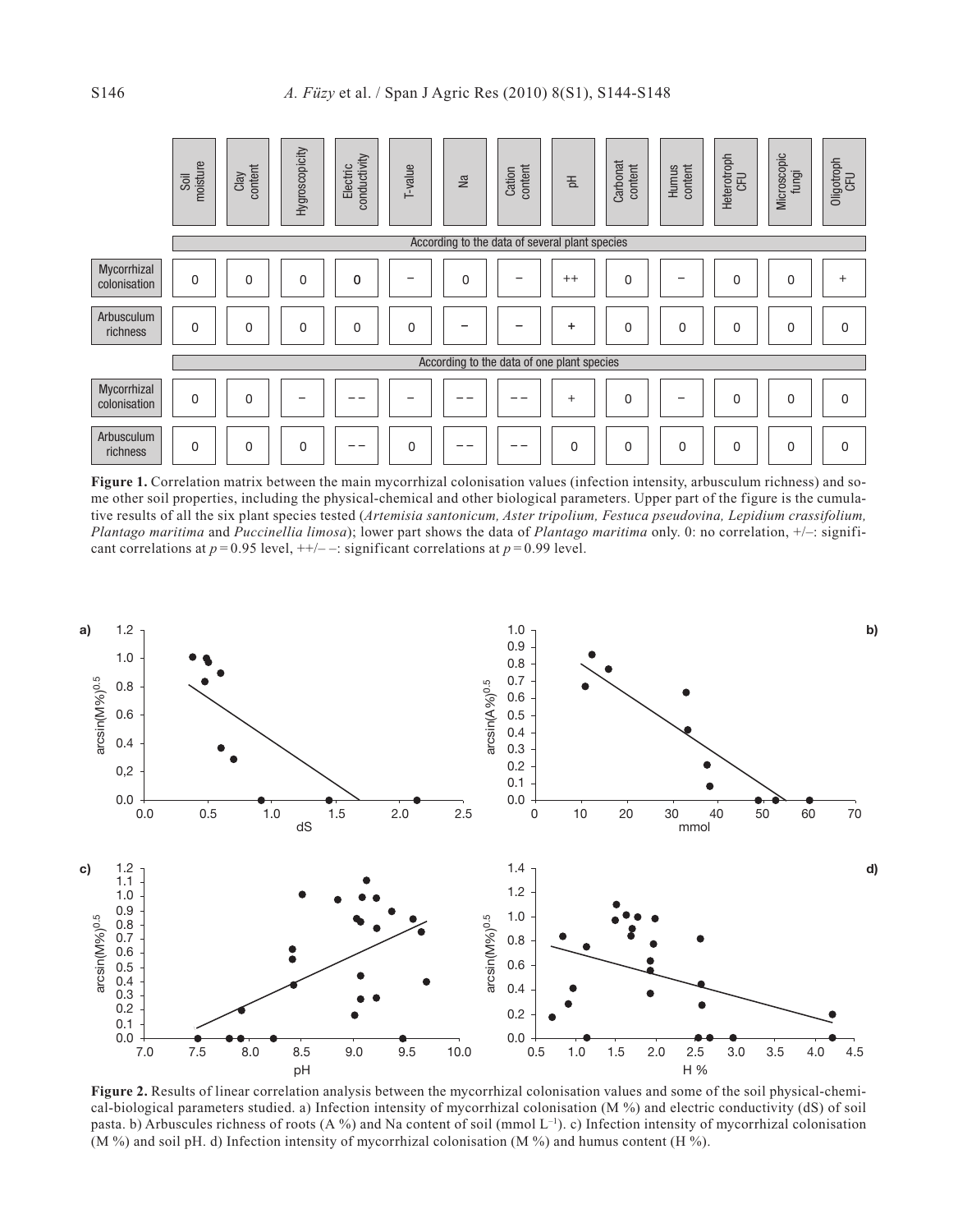negative correlation was detected between mycorrhizal colonisation and the soil humus content  $(H %)$  (Fig. 2d), whereas soil pH values were correlated positively with the root colonisation rates  $(M\%)$  (Fig. 2c), and the arbuscules content  $(A \%)$ .

Figure 1 shows the correlation data between the AM fungi and the three groups of cultivable microorganisms (micromycetes, heterotrophs and oligotrophs), assessed with selective plates from the rhizosphere of the studied halophytes. Among these cultivable microbes the oligotroph bacteria showed the most stable count; there were less than one order of magnitude variability among the sampling sites and sub samples. The variability in the counts of the heterotroph bacteria and the microscopic fungi from different host-plants rhizosphere was three orders of magnitude, meaning more than 1000-times difference in the counts. A positive correlation was found between the AMF colonisation values ( $M\%$ ,  $A\%$ ) and the abundance of oligotroph bacteria in the rhizosphere.

The soil physico-chemical parameters of saline and sodic soils have a defined effect on the studied endomycorrhizal colonisation. Soil physical parameters, have been shown to influence soil biological parameters (Al-Karaki, 2000; Hildebrandt *et al.,* 2000; Carvalho *et al.,* 2001). Seasonal samplings done at the same saline locations (Füzy *et al.,* 2006, 2008a) showed that soil water content have an effect on the soil biota and on the mycorrhizal colonisation. Parameters describing the quality and quantity of salts in the soil are strongly correlated with mycorrhizal colonisation. These results are in agreement with other studies, which showed a negative impact of high salt concentrations on the symbiosis formation (Juniper and Abbott, 1993; Aguilera *et al.,* 1998; Al-Karaki, 2000), the spore germination (Juniper and Abbott, 1993), and on hypha elongation (McMillen *et al.,* 1998). The negative effects of continuous salt stress might also select a more salt tolerant mycorrhizal population. Dominance (at about 80% abundance) of *Glomus geosporum* species was found by Landwehr *et al.* (2002) in salt-affected sites in Germany and in Hungary, irrespectively of the type of saltspecific anions in the sampled soil.

Mycorrhizal colonisation in saline and sodic areas has been found higher than average values found in other non stressed areas, showing an increase of mycorrhiza dependent plants in areas under this environmental stress (Hildebrandt *et al.,* 2000). Some AM fungi have shown to be able to tolerate a specific environmental stress (Regvar *et al.,* 2003; Ruiz-Lozano, 2003; Biró *et al.,* 2005) and might be capable to confer this tolerance to their non-adapted host-plants, as shown by Hildebrandt *et al.* (1999) on heavy metal contaminated sites. Besides salinity other factors linked to specific characteristics of the soil can influence the establishment and development of the symbiosis. In our study the alkalinity of the soil ranged from 7.5 to 10, the increase of pH was found to correlate positively with AMF colonisation. Sidhu and Behl (1996) showed that alkaline soils are favourable for mycorrhizal colonisation and for extraradical hyphal growth. The plant available P content of soils depends highly on the soil pH. As mycorrhizal symbiosis play an important role in phosphorus uptake, soil parameters involved in the P cycle can form a complex system with the biological parameters determining the ecophysiology of the hostplants. In saline conditions the need for a better nutrient supply and thus a stronger mycorrhizal colonization increases. The negative effect of the humus content  $(H \%)$ of soil on the mycorrhizal colonisation also suggests the important role of the symbiosis in the nutrient uptake, specially in nutrient deficient soils (Marschner, 1998). When nutrient availability increases mycorrhiza dependency decreases, as found in this study.

There is a positive correlation between the mycorrhizal colonisation and the oligotrophic bacterial counts in the rhizosphere soil of halophytes. The abundance, ratio and dynamism of the so-called «k-strategist» oligotroph bacteria might be an important factor of soil quality and a biological indicator, as it was shown by Karlen *et al.* (1997) and Biró *et al.* (2002). The oligotrophs require a low-nutrient availability media, have a slow reproduction capacity, and are able to survive more efficiently in unfavourable (stressed) environmental (soil) conditions. This group of bacteria form a cluster of stable microbes, increasing the k-strategist ratio of the soil ecosystems. These k-strategist microbes, correlate positively with the mycorrhizal fungi, and might interact with the symbiosis acting either as mycorrhiza helper bacteria or have a plant growth promoting effect.

Adaptation to extreme environmental conditions is a complex phenomenon, specially when considering plant-microbe interactions. The plant's physiology and the rhizosphere microbiota are both capable of adaptative changes, interacting in multifactorial stressed environments (Schwarz and Gale, 1984). This interaction results in a complex, more plastic, system, which can tolerate saline habitats more efficiently. The tight relations between rhizobiological parameters and